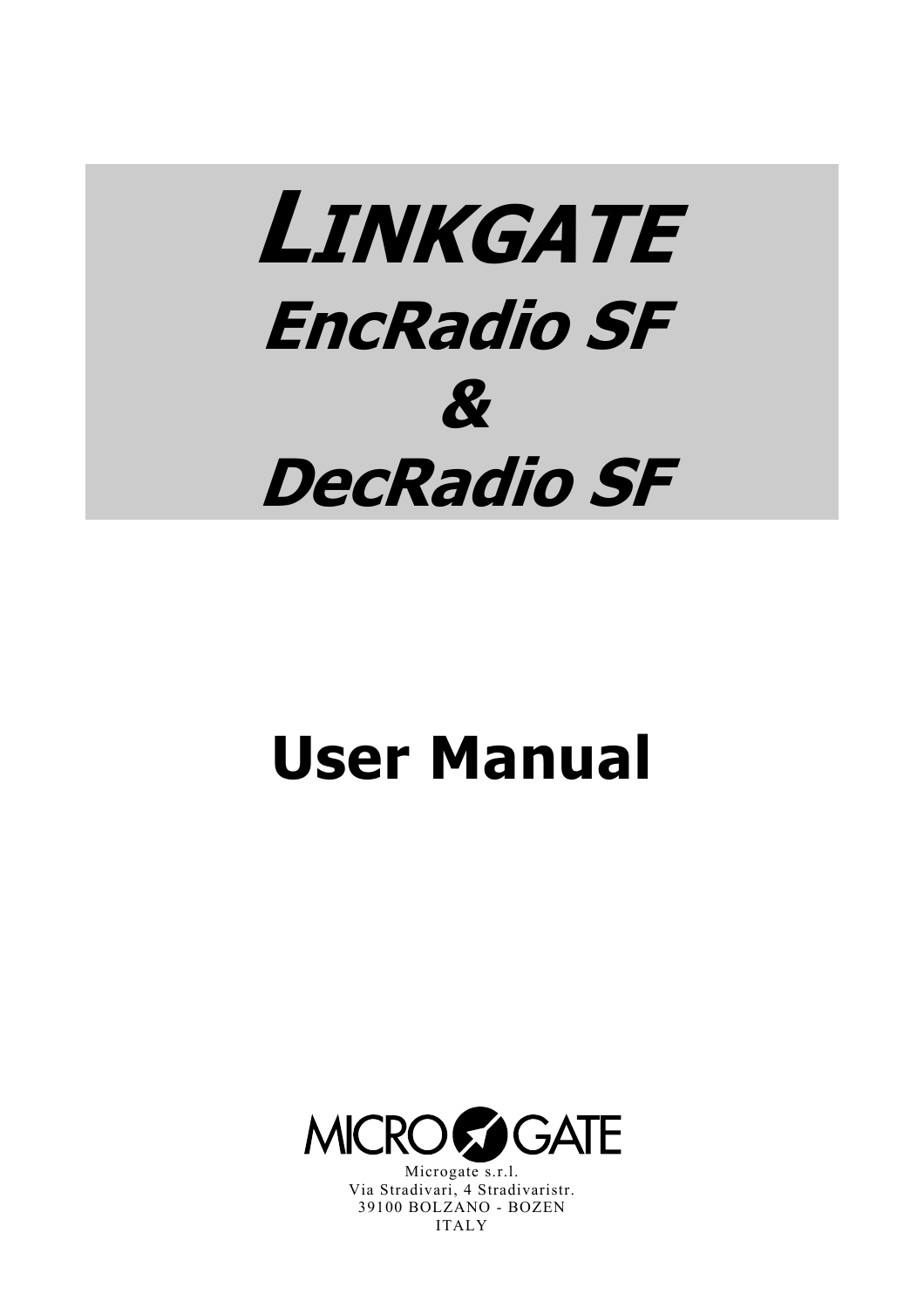|                      | LINKGATE EncRadio SF & DecRadio SF | Doc: $ENC$ SF R 200<br>-000 |
|----------------------|------------------------------------|-----------------------------|
|                      | User Manual                        | Version: $2.0$              |
| MICRO <b>CO</b> GATE |                                    | Page 2 of 12                |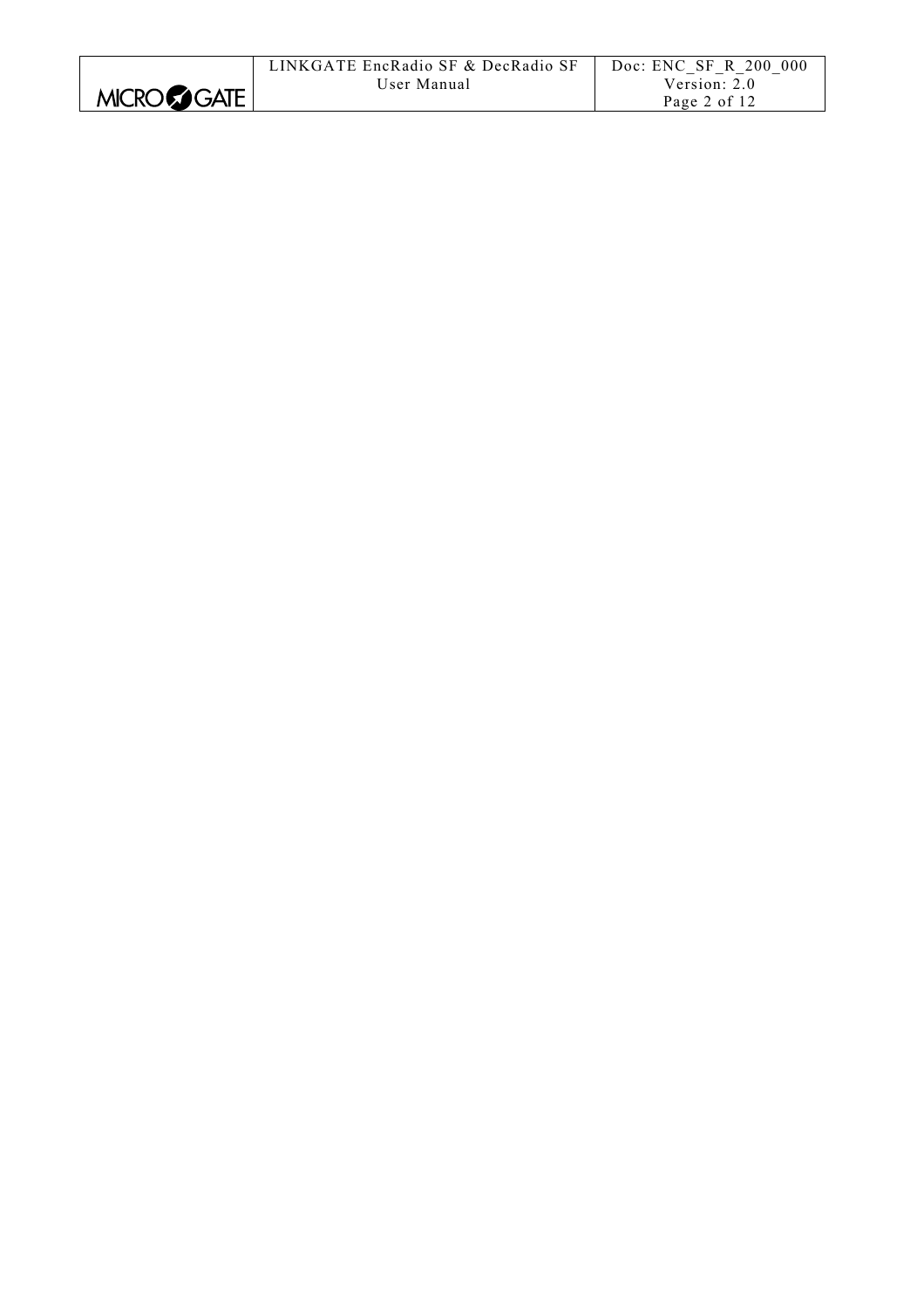<span id="page-2-0"></span>

### 1. Index

| 2.                      |       |  |
|-------------------------|-------|--|
| 3.                      |       |  |
| $4_{\cdot}$             |       |  |
| 5 <sub>1</sub>          |       |  |
| 6                       |       |  |
| 6.1.                    |       |  |
| 7.                      |       |  |
| 8.                      |       |  |
| 9.                      |       |  |
| 10 <sub>1</sub>         |       |  |
| 11.                     |       |  |
| 11.1.<br>11.2.<br>11.3. |       |  |
|                         | 11.4. |  |
| 12.                     |       |  |
| 13 <sup>7</sup>         |       |  |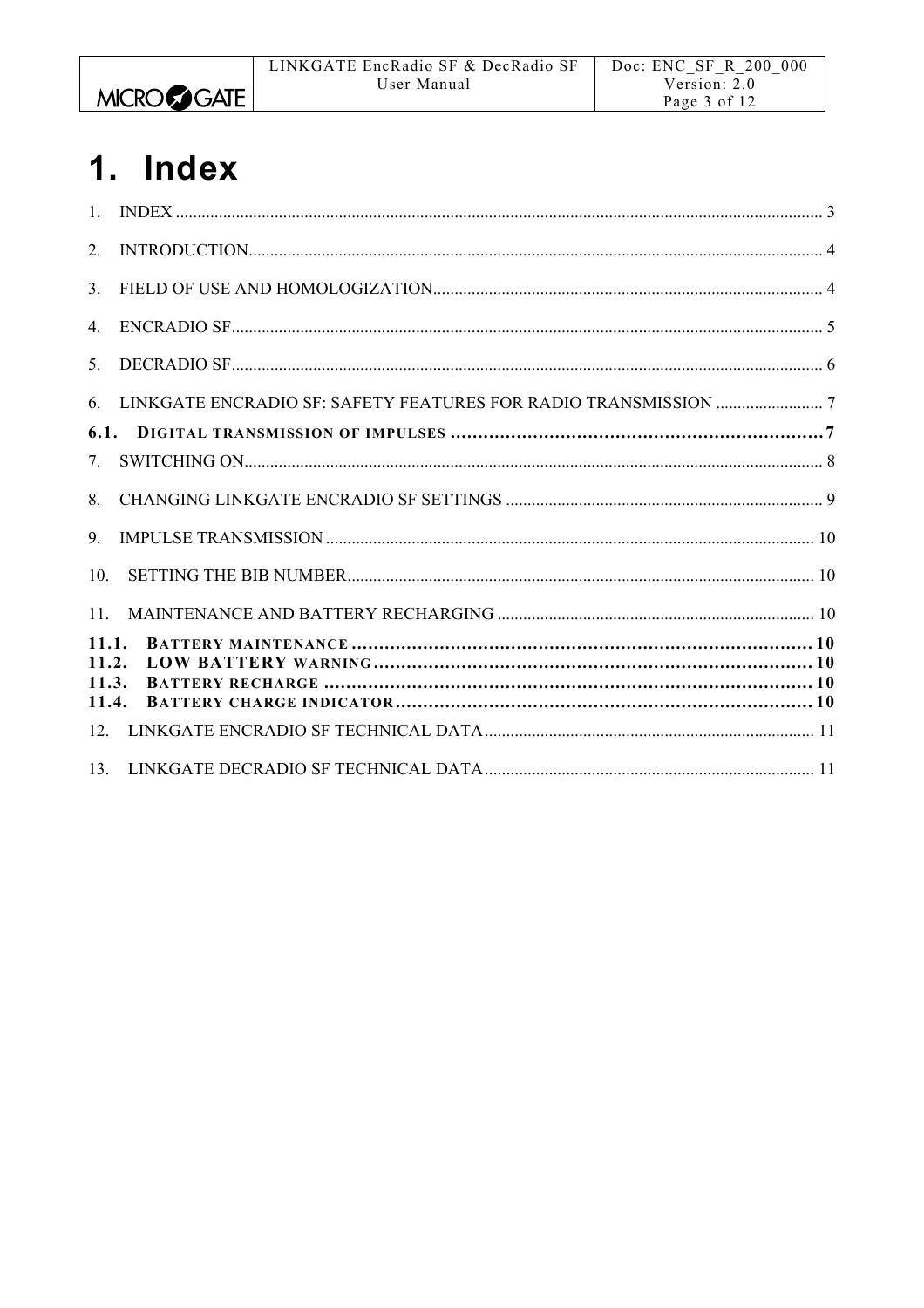### <span id="page-3-0"></span>**2. Introduction**

The transmission of an impulse via radio is a critical phase in timekeeping. The possibility of losing the data transmitted, of having very inaccurate timing and the transmission difficulties in some zones has often made timekeepers and trainers sceptical about this type of approach.

The LINKGATE system represents a radical innovation in the field of radio transmission of impulses for timekeeping. Technological evolution has enabled us to go from the old impulse transmission systems to the more modern data transmission concept, which can guarantee extreme accuracy, the transmission of large quantities of information and greater reliability. In addition, the compact size of the system makes the LINKGATE system the ideal instrument for training and competitions at every level.

Linkgate EncRadio SF and DecRadio SF represent a further innovation with respect to the wellknown and highly esteemed Linkgate Encoder and Decoder. The evolution of the products has resulted in the embedding of high reliability low power radio modules (433 MHz 10 mW/500mW) for transmission and reception of signals in both the transmitter (Linkgate EncRadio SF) and receiver (Linkgate DecRadio SF).

Exploiting the characteristics of the modules, which work on FM on a very narrow band, and the intrinsic reliability of Linkgate EncRadio SF and DecRadio SF, long distance transmission (over 2Km for the 10mW version and over 9Km for the 500mW version) can be achieved.

In addition, the system's extremely low power consumption allows long autonomy of use which, together with the possibility of recharging the batteries, represents a great plus of the whole system.

#### **3. Field of use and Homologization**

The device is intended to be used for competitive sports activities (as indicated in Art. 334 of cod. P.T. point 4) in all sports disciplines (e.g. skiing, athletics, horse-racing, mountain bike, motor racing,etc.) both at amateur and professional level. The homologization code is DGPGF/4/2/03/3398837FO/.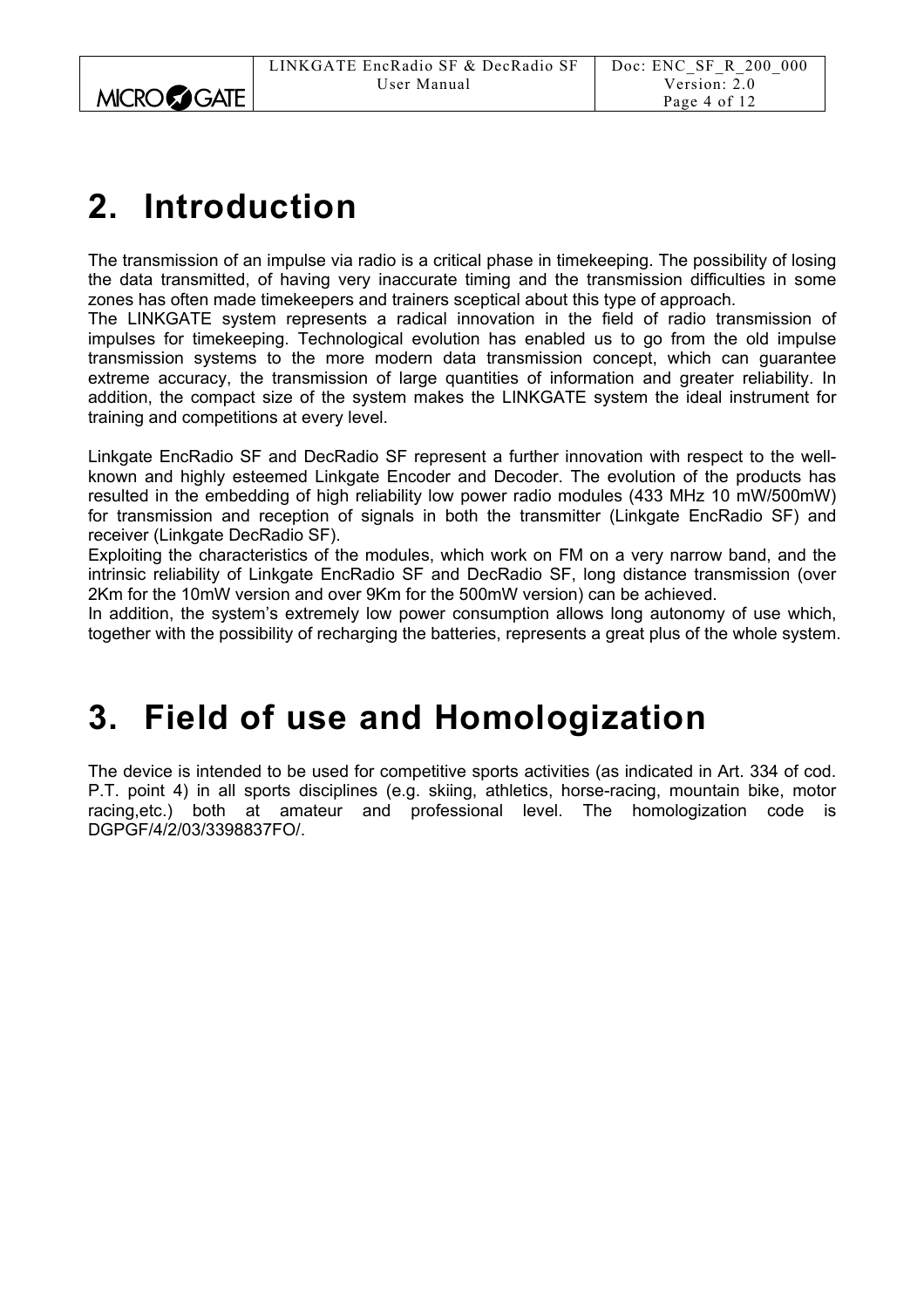### <span id="page-4-0"></span>**4. EncRadio SF**



**Figure 1** 

- 1 Numerical display
- 2 < **Down arrow** > key
- 3 < **Up arrow** > key
- 4 < **ON/OFF** > key for switching on/off
- 5 Led di segnalazione ricarica accumulatori
- 6 Connettore Jack per ricarica accumulatori<br>7 Coperchio per accesso al connettore di pro
- 7 Coperchio per accesso al connettore di programmazione (riservato MICROGATE)
- 8 Boccola VERDE per ingresso segnali
- 9 Boccola NERA per segnale di Massa
- 10 Connettore TNC per collegamento antenna esterna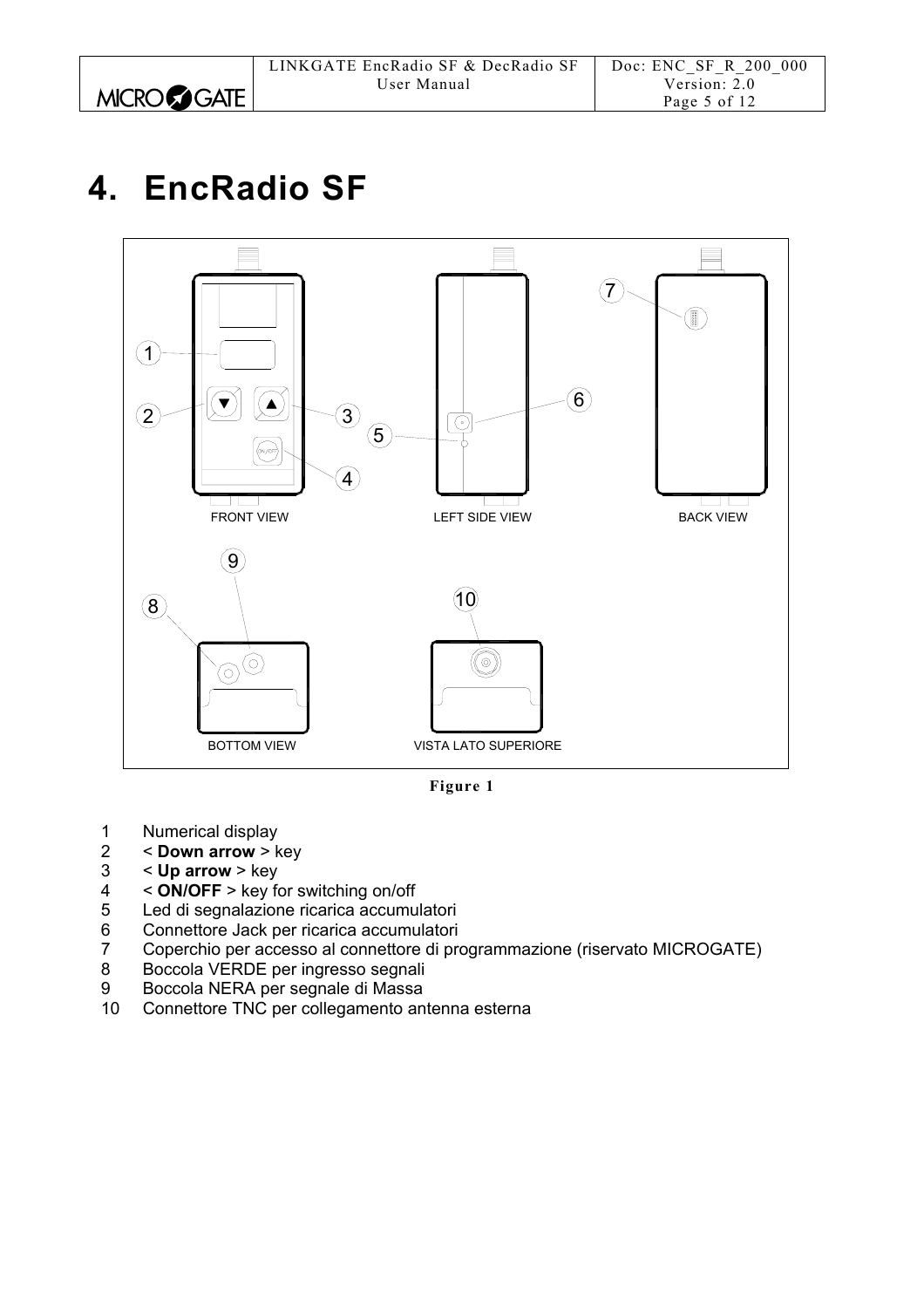# <span id="page-5-0"></span>**5. DecRadio SF**



**Figure 2** 

- 1 TNC for external antenna connection<br>2 5 pole Nucletron connector for Radio
- 2 5 pole Nucletron connector for Radio output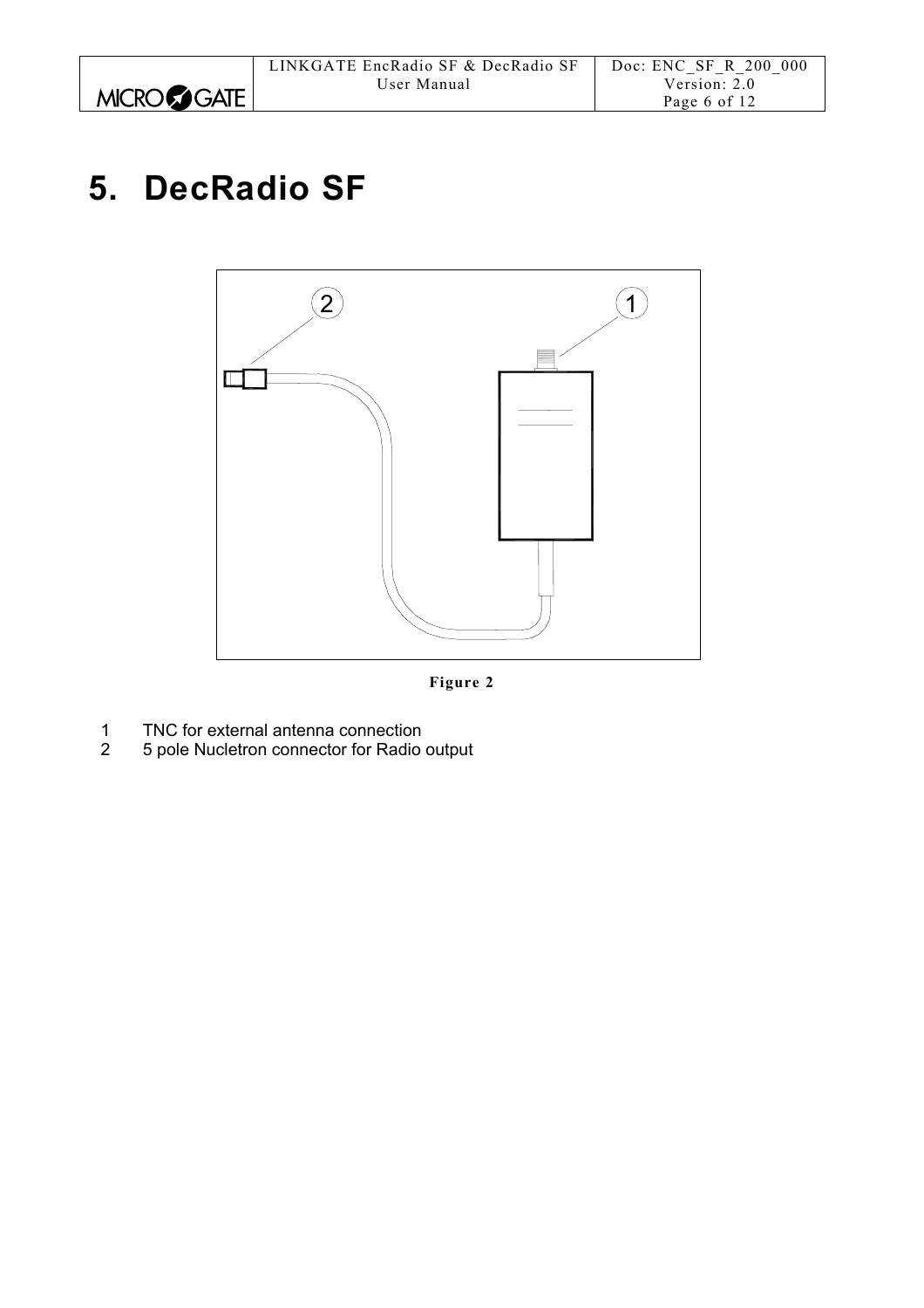#### <span id="page-6-0"></span>**6. Linkgate EncRadio SF: safety features for radio transmission**

To overcome unreliability and the various problems associated with the old system of radio transmission of impulses, LINKGATE Encoder SF offers a number of innovative solutions:

#### *6.1. Digital transmission of impulses*

Linkgate EncRadio SF transmits sets of data (no longer a single impulse) that contain a vast amount of information. In particular, the following are transmitted:

- The transmitter's Code (software selection from 127 channels and redundancy length data)
- Bib number (selectable with software)
- How long ago the event took place
- Battery Status (Low Battery)

In addition, the kit contains numerous control codes and error auto-correction codes which prevent a signal from being incorrectly interpreted during reception.

All the data (information + control codes) is transmitted 16 times, in order to reduce the possibility of reception failure.

Even with very disturbed signal transmission, this system ensures maximum reliability and precision (+/- 0.4 thousandths of a second); in short, you only need the complete reception of a single set of data to be able to reconstruct the original time of the event.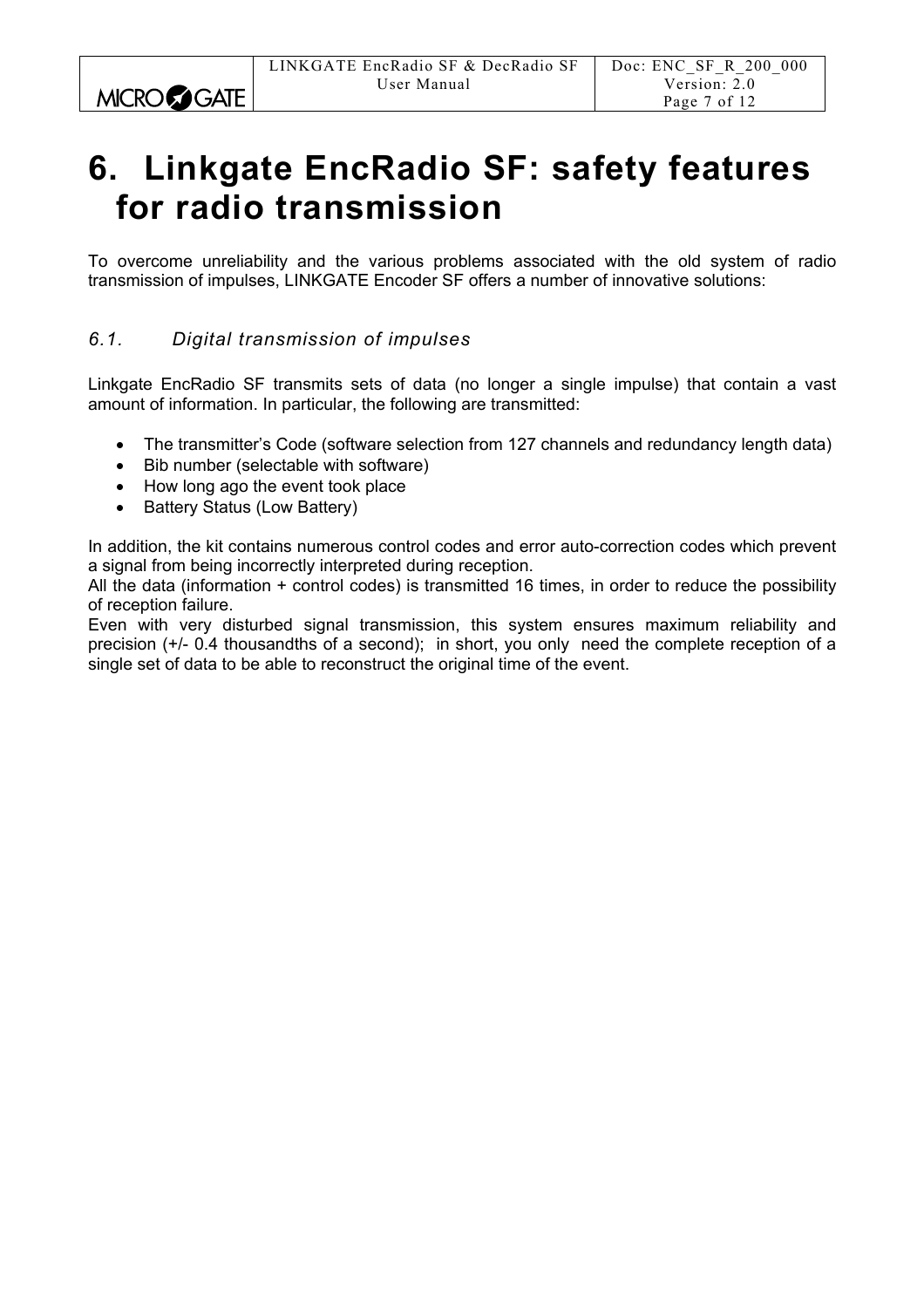<span id="page-7-0"></span>

# **7. Switching on**

6

Pressing the ON/OFF key switches on the system. The current EncRadio settings are shown:



Check that the EncRadio transmission channel is the same as the channel set on the chronometer.





At the end of viewing Linkgate EncRadio emits a beep to signal that the system is ready for use. To switch off the system press the ON/OFF key for about 1 second until the word "OFF" appears. Releasing the ON/OFF key switches off the system.

Switching off and switching back on reset the system and delete the memory.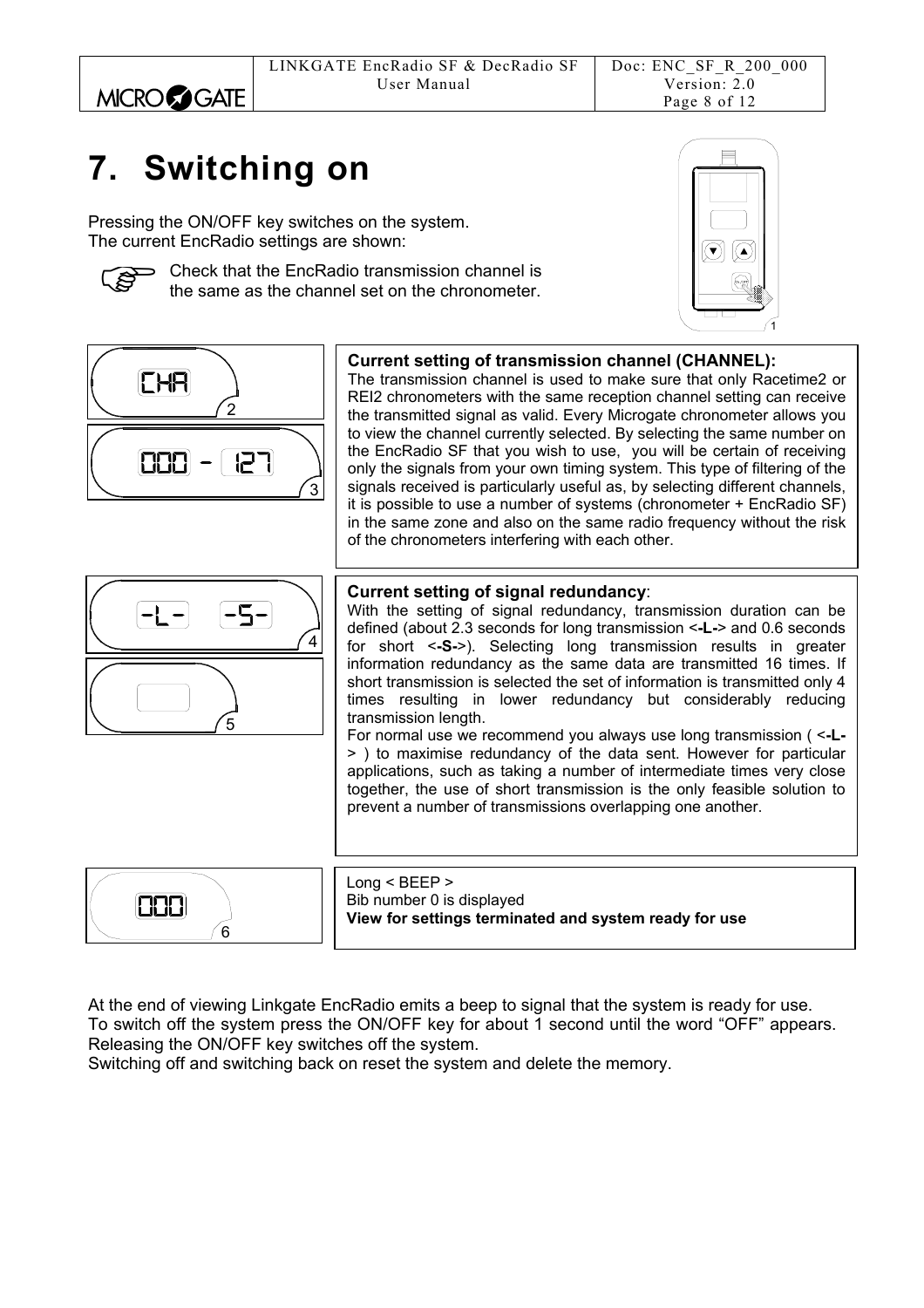#### <span id="page-8-0"></span>**8. Changing Linkgate EncRadio SF settings**

Changes in settings can be made by keeping an arrow key pressed down while switching on the device with the ON/OFF key.

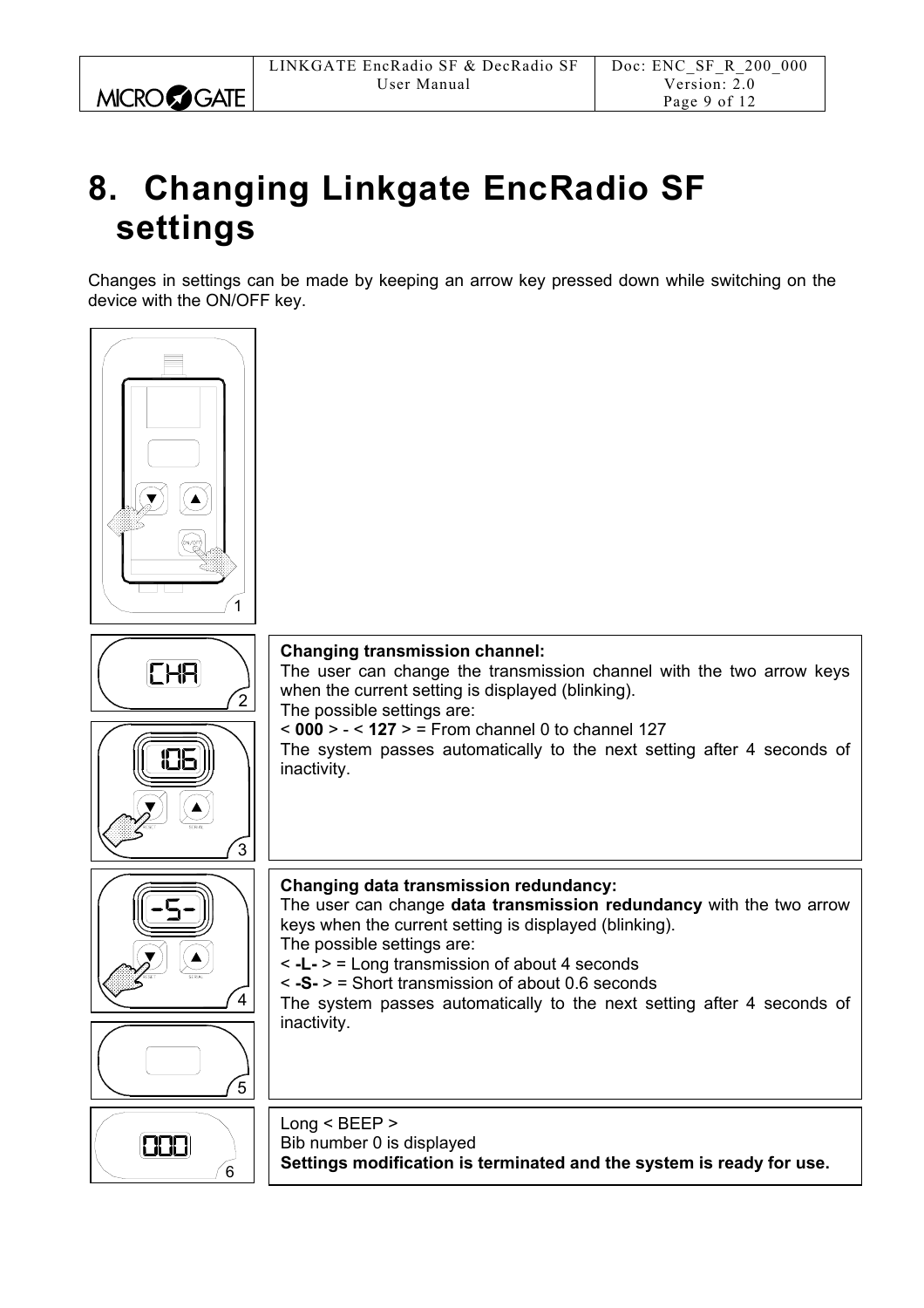### <span id="page-9-0"></span>**9. Impulse transmission**

An impulse can be transmitted by means of any signal given by the closing of a contact normally open produced by a gate or photocell, using the BLACK banana jack as a ground and the GREEN banana jack as the signal.

At the end of data transmission, the Linkgate EncRadio SF will emit a BEEP.

### **10. Setting the bib number**

The two arrow keys can be used to set a bib number. In this way the chronometer can automatically relate an event received from EncRadio.

The function is disabled if the bib number 0 is set.

After transmission of an impulse the bib number automatically moves up.

#### **11. Maintenance and battery recharging**

#### *11.1. Battery maintenance*

The system is designed to eliminate the need for any kind of ordinary maintenance and in conditions of normal use the rechargeable batteries allow an autonomy of about 5000 transmissions for EncRadio SF and about 2000 transmissions for EncRadio SF 500.

#### *11.2. LOW BATTERY warning*

When the remaining time of Linkgate EncRadio's autonomy is limited, it warns the user with a visual and sound signal. The low battery warning is made with the emission of three short tones BEEP-BEEP-BEEP (and the indication < **Lo** > on the display) at the end of the transmission of an impulse.

Low battery status is also indicated with a blinking red Led located close to the recharge connector. When an event is transmitted, the Racetime 2 or Rei 2 chronometers also receive the battery status and warn that EncRadio's autonomy is limited.

When this happens the battery should be recharged as soon as possible.

#### *11.3. Battery recharge*

The presence of the recharge current is signalled when the Led located close to the recharge connector is on. This Led also indicates if battery recharge is in progress (orange Led) or if it has finished (green Led).

The time needed for recharging depends on the current charge status of the battery.

When recharging is over, the battery status Led stays on and is continuous green.

Recharging finishes after about 1.5 hours if the battery is completely empty.

#### *11.4. Battery charge indicator*

When the ON/OFF key is pressed, the percentage of charge remaining in the battery is displayed.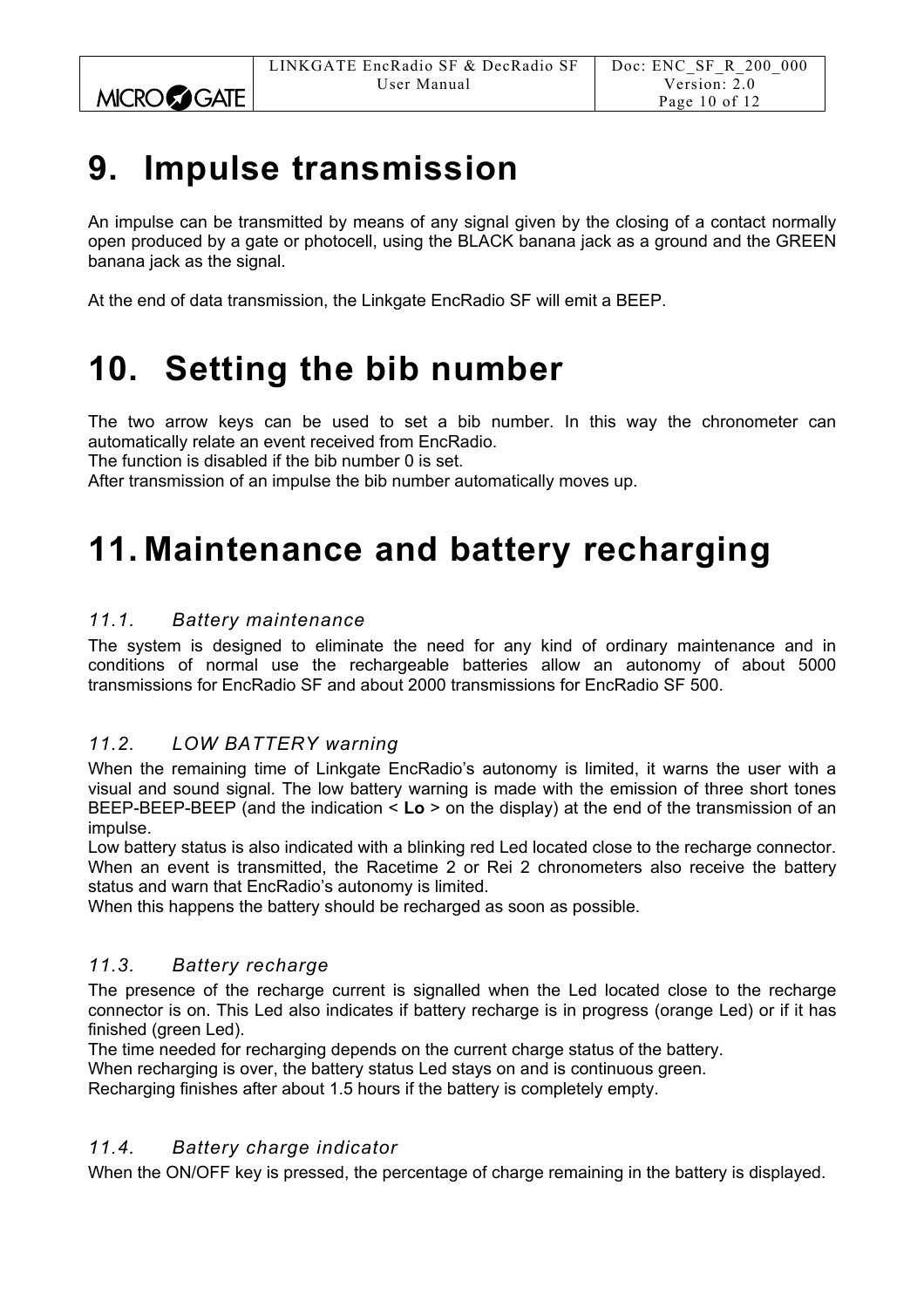#### <span id="page-10-0"></span>**12. Linkgate EncRadio SF technical data**

| Weight                             | 145g                                                                             |  |  |
|------------------------------------|----------------------------------------------------------------------------------|--|--|
| <b>Size</b>                        | $100 \times 50 \times 40$ mm ( $\vert x \vert x \vert y \vert$ )                 |  |  |
| Operating temperature              | $-25^{\circ}/+70^{\circ}$ C                                                      |  |  |
| Frequency                          | 434.075 MHz                                                                      |  |  |
| Type of transmitter                | <b>PLL Synthesizer</b>                                                           |  |  |
| Transmission mode                  | Digital FSK transmission; redundancy code with information accuracy check        |  |  |
|                                    | and autocorrection                                                               |  |  |
| Form of communication              | TX monodirectional                                                               |  |  |
| Number of channels                 |                                                                                  |  |  |
| Radio transmission power           | EncRadio SF:<br>10 <sub>m</sub> W                                                |  |  |
|                                    | EncRadio SF 500:<br>500mW                                                        |  |  |
| Impulse transmission accuracy      | $± 0.4$ ms                                                                       |  |  |
| Time base                          | Quartz 4.194304 MHz ±5ppm from -25°/+70°C                                        |  |  |
| Supply:                            |                                                                                  |  |  |
| Battery                            | Rechargeable Lithium-Ion 3.7V 500mAh                                             |  |  |
| Recharge                           | 8V÷20VDC 300mA                                                                   |  |  |
| Battery recharge                   | Built-in "smart" recharger                                                       |  |  |
| Autonomy                           | Over 5000 events<br>FncRadio SF:                                                 |  |  |
|                                    | EncRadio SF 500:<br>Over 2000 events                                             |  |  |
|                                    | Remaining charge indicator                                                       |  |  |
|                                    | Visual and sound signalling of "Low Battery" status                              |  |  |
| Processor                          | 8 bit C-MOS microprocessor                                                       |  |  |
| Keyboard and controls              | Signal and Repeat keys, 2 arrow and second function keys<br>$\bullet$            |  |  |
|                                    | ON/OFF key<br>$\bullet$                                                          |  |  |
|                                    | Software selection of long/short signal<br>$\bullet$                             |  |  |
|                                    | Software selection of transmission channel                                       |  |  |
| Connections                        | Auxiliary input on Ø 4mm socket for taking speeds (contact normally<br>$\bullet$ |  |  |
|                                    | open)                                                                            |  |  |
| Radio transmission range in normal | EncRadio SF:<br>Over 2 Km                                                        |  |  |
| conditions                         | EncRadio SF 500:<br>Over 9 Km                                                    |  |  |

#### **13. Linkgate DecRadio SF technical data**

| Weight                | 110q                                                      |
|-----------------------|-----------------------------------------------------------|
| <b>Size</b>           | $90 \times 50 \times 25$ mm ( $1 \times h \times p$ )     |
| Operating temperature | $-25^{\circ}$ /+70°C                                      |
| Frequency             | 434.075 MHz                                               |
| Type of receiver      | Double Superheterodyne, PLL Controlled Fixed channel      |
| Reception mode        | FSK decoding                                              |
| Form of communication | RX monodirectional                                        |
| Number of channels    |                                                           |
| Power supply          | 5 VDC, supplied directly from chronometer                 |
| Connections           | Cable with 5 pole connector for connection to chronometer |